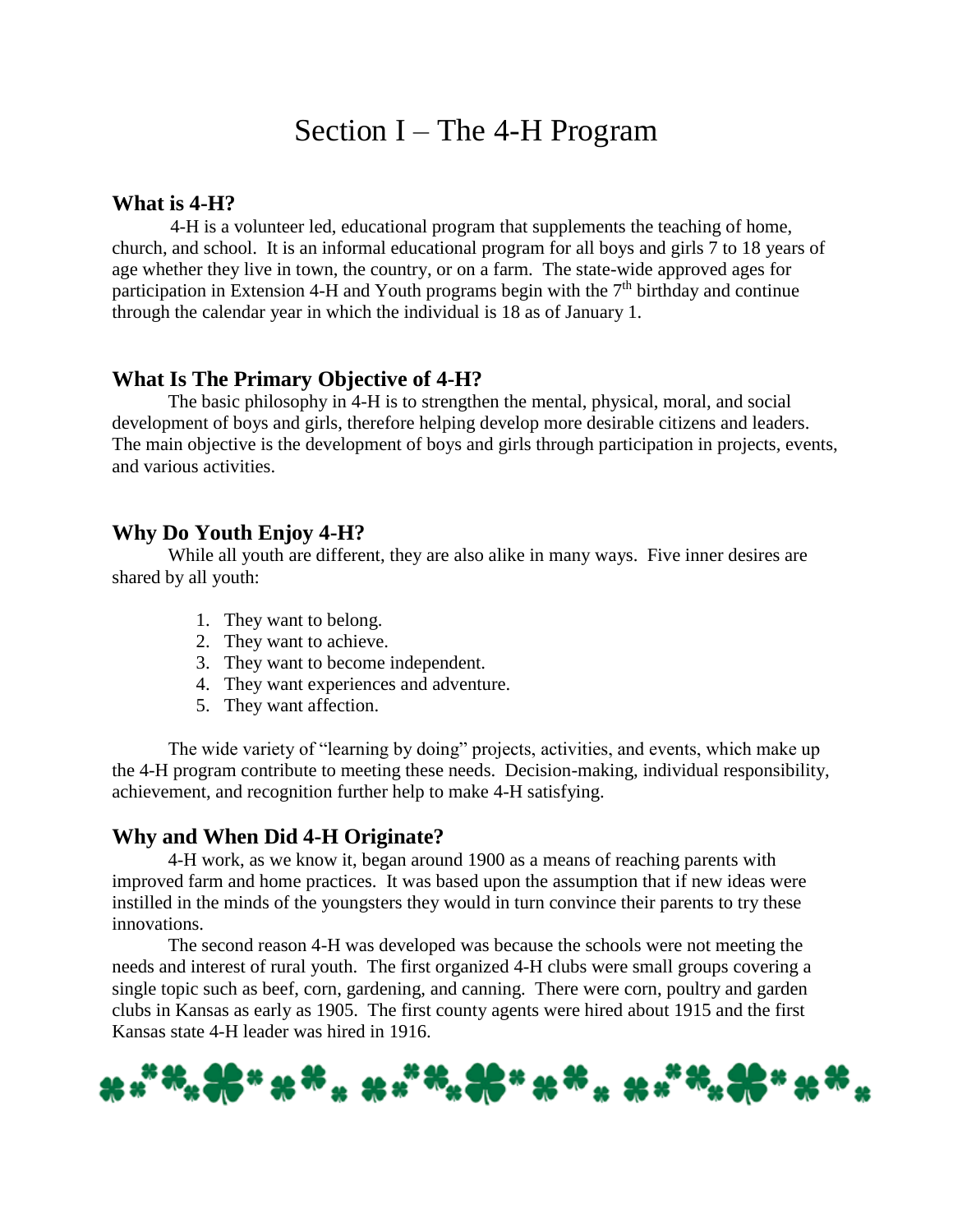#### **Have 4-H Objectives Changed Since Its Early Days?**

Yes! Following the "teach improved practices to farmers and homemakers through their children" idea, came World War I and the "food for victory" theme. Following the war, the "keep them on the farm" objective was foremost in people's minds. Food production was emphasized again during World War II.

Today the objective is the development of boys and girls, providing a wide variety of learning opportunities in which all youth can participate. 4-H today is for all kids, whether they live in the city or in the country. Fifty percent of Douglas County's 4-H'ers have an urban address.

#### **Who Is Responsible For The Administration Of The 4-H Program?**

The Cooperative Extension Service is a cooperative undertaking by the United States Department of Agriculture, the land-grant colleges (Kansas State University), and the county extension councils.

The extension service provides up-to-date information from the classroom and laboratory to the people of the state. Extension brings back to the university problems, which can be solved by careful study and research.

The purpose of the county extension service is to provide instruction and practical demonstrations in agriculture, marketing, home economics, 4-H and youth development, and community resources development to all persons in the county. The county extension councils hire college trained agents in agriculture, home economics, and 4-H and youth to plan and conduct the respective programs in the county.

# **What is a 4-H Club?**

A 4-H Club is a group of youth organized with officers appropriate to the group with one or more leaders under the sponsorship of the Cooperative Extension Service. The club is organized within a neighborhood, a school, a church, a business or social unit. The size of the club should be suitable to the age of the members, meeting place and leadership available. This type of club is called a community 4-H Club.

Also, youth are 4-H members by taking part in project clubs (one subject), special interest groups, school enrichment programs and Afterschool 4-H programs.

# **Motto**

*"To Make The Best Better"*

#### **Emblem**

The 4-H Emblem is the four-leaf clover with the letter "H" on each leaf, standing for head, heart, hands, and health.



#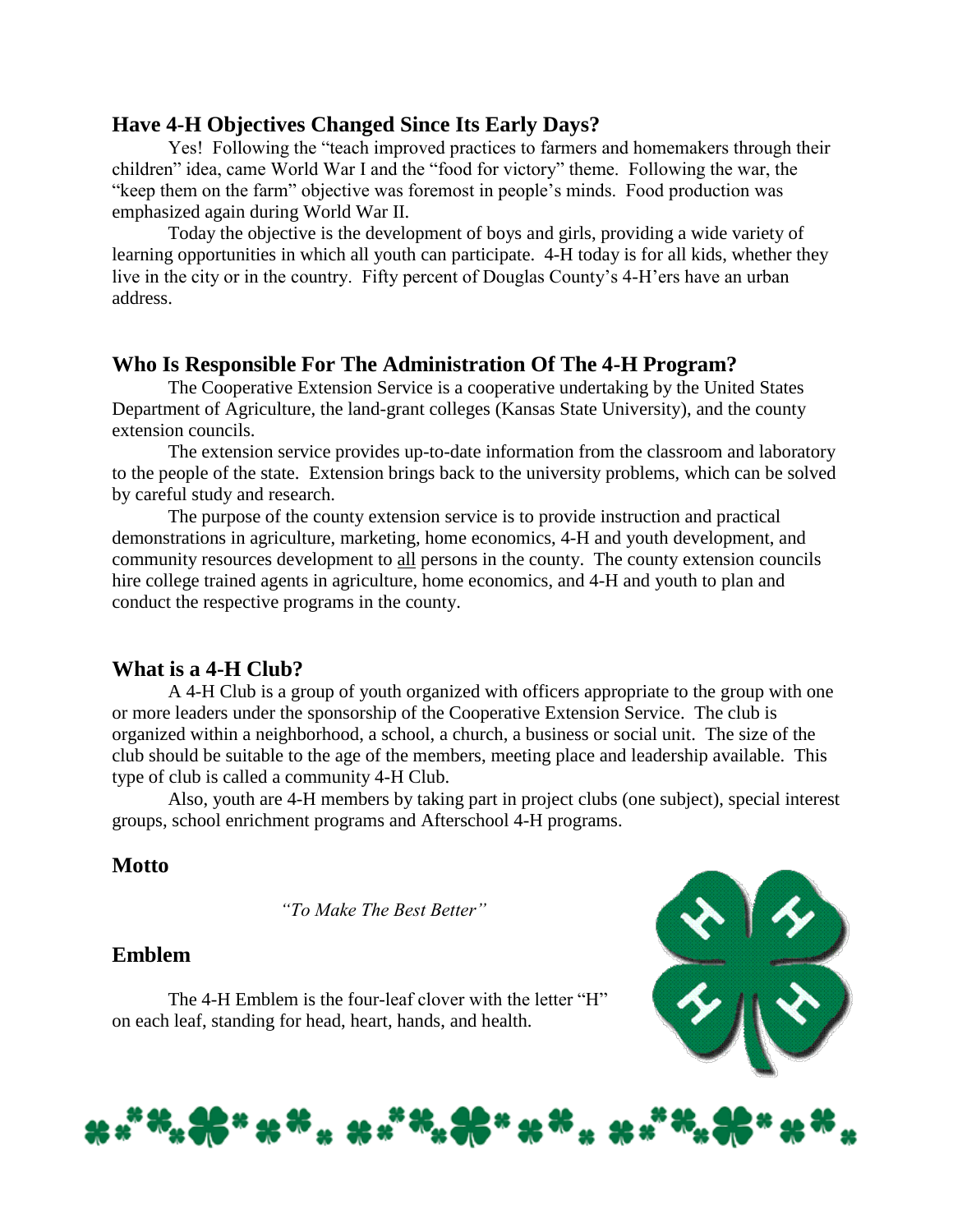# **Colors**

The 4-H colors are green and white. Green symbolizes nature's most common color and represents life, spring time and youth. White symbolizes purity.

# **Pledge**

I Pledge

My head to clearer thinking, My heart to greater loyalty, My hands to larger service, And My health to better living, for my club, my community, my country, and my world.



# **4-H Year**

A new 4-H year starts October 1 and ends September 30 of the following year.

# **Age of Membership**

4-H membership is open to all youth who are 7 years of age and have not passed their 19th birthday by January 1 of the current year.

#### **Scope**

4-H is in all the states and in many foreign countries. Over 80 foreign countries have 4-H or 4-H type youth programs.

# **Projects**

Other than age, the only requirement for 4-H membership is that the 4-H'er enrolls in at least one project. There are nearly 50 project areas to choose from. Members are expected to complete the projects in which they enroll.

# **Leaders**

Adults serve as two types of 4-H leaders: project (subject matter teachers) and community (organization leaders). Helping youth grow through their 4-H opportunities can be a very rewarding experience for adult volunteers.